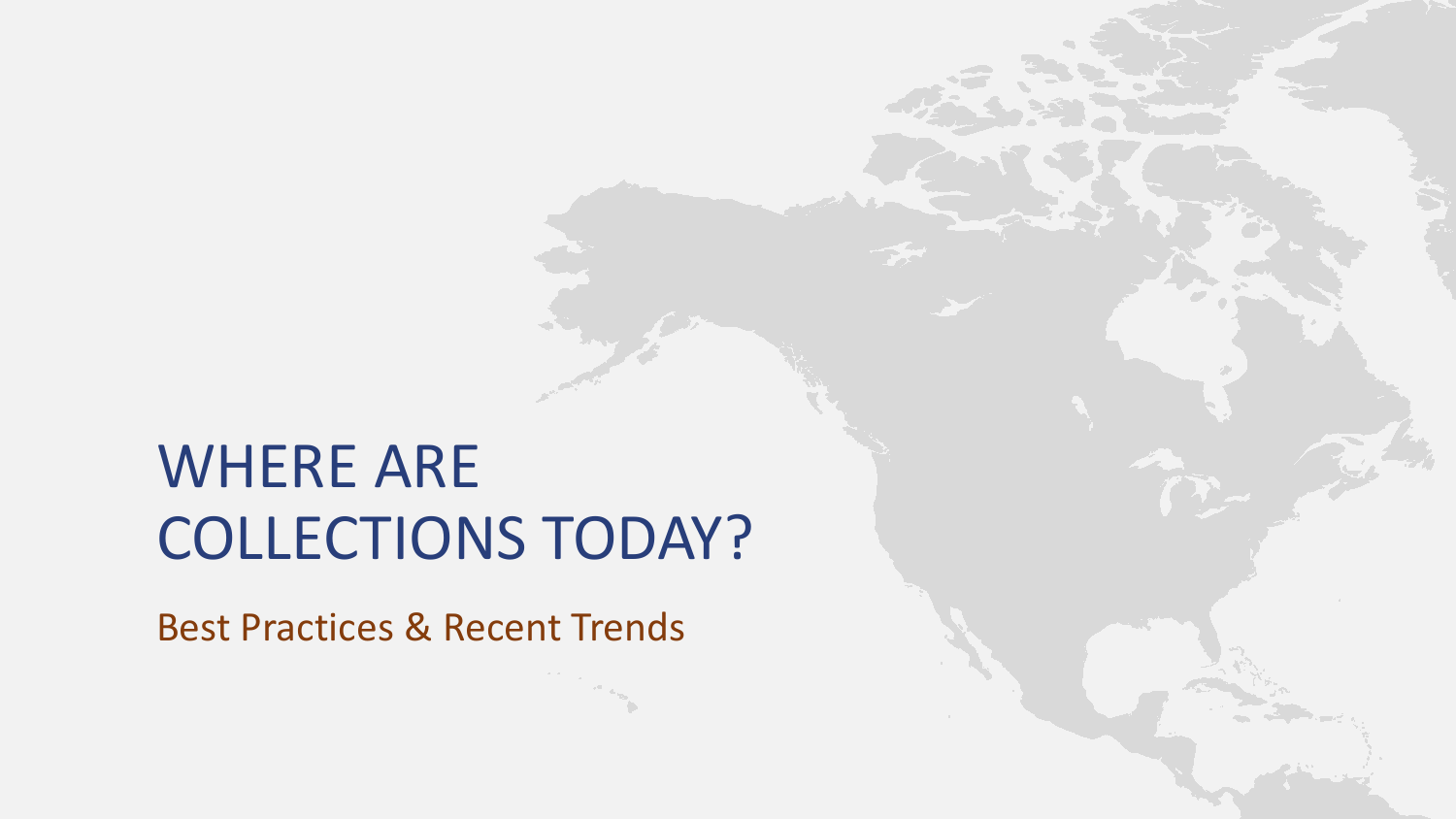## ALABAMA

## No Collection License Required

## **Alabama Collection Licensing:**

Alabama does not require collection companies to be licensed as a collection company. Collection companies must still comply with federal, state and local collection laws. Other licenses or permits may be required depending on the nature of each particular business.



## ALASKA

## Alaska Collection Licensing Required

## **Alaska Collection Licensing:**

In order to collect debt in the state, Alaska requires collection companies to be licensed with general business licenses, as well as operator's and professional licenses. Other licenses or permits may also be required depending on the nature of each particular business.

## **Out-of-State Agencies:**

Licensure may not be required for an out-of-state agency collecting from debtors in Alaska, but is required when an agency collects claims or solicits to collect claims on behalf of creditors based in Alaska.

### **Collection License Fees:**

The filing fee for Alaska collection licensing varies depending on whether the agency is based in the state. A \$5,000 bond is required as well.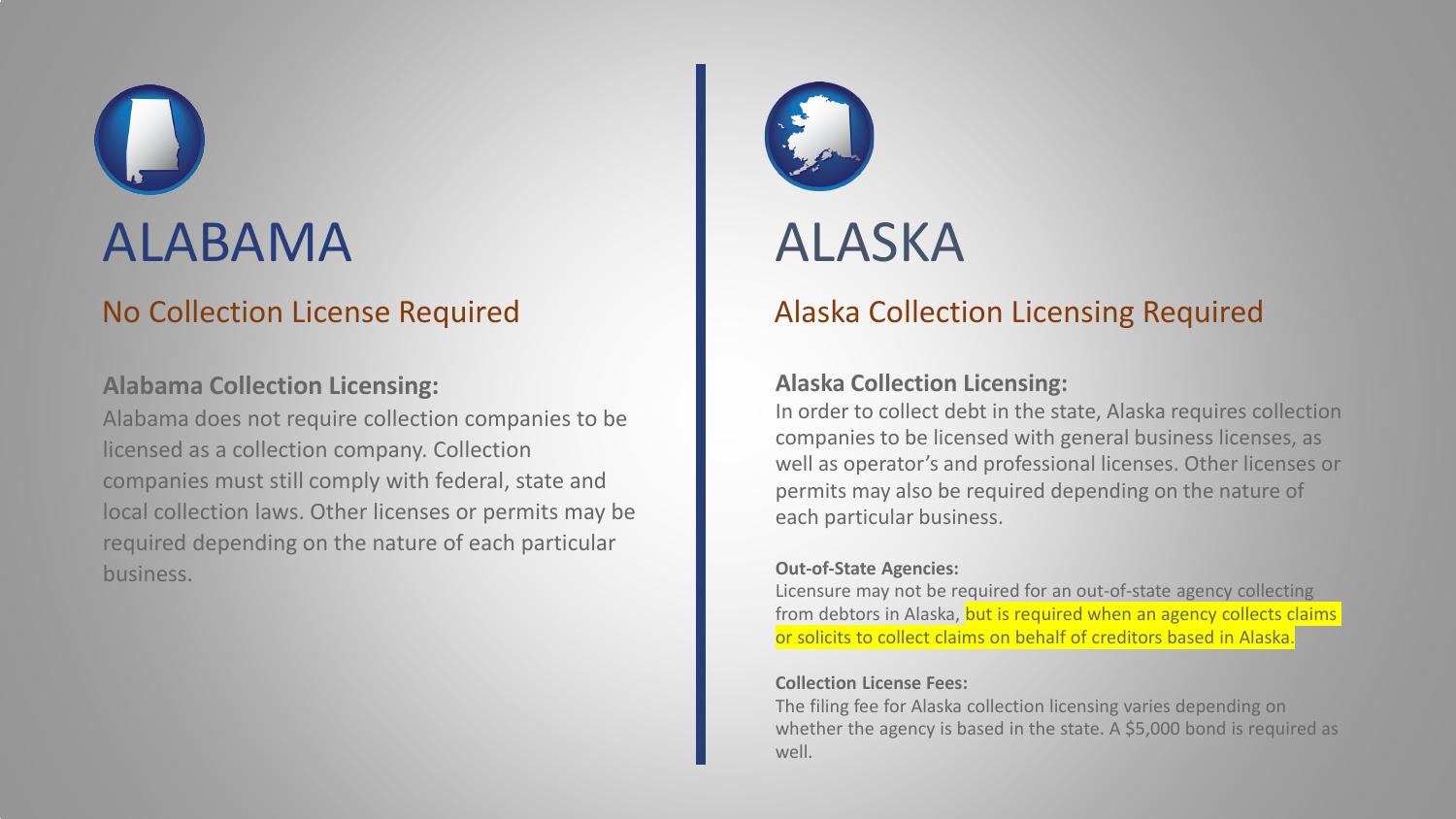## ARIZONA

## Collection License Required

## **Arizona collection licensing:**

Arizona requires collection companies to be licensed as a collection company. Collection companies must also comply with federal, state and local collection laws. Other licenses or permits may be required depending on the nature of each particular business.

## **Certificate of Authority:**

With certain limited exceptions, an Arizona certificate of authority is required if a company does business in the state of Arizona regardless of where the company is located.

## **Collection License Fees:**

The filing fee for an Arizona collection license application is \$1,500,000.



## Arkansas Collection Licensing Required

## **Alaska Collection Licensing:**

Companies are required to be licensed to collect from debtors in the state. Other licenses or permits may be required depending on the nature of each particular business.

## **Out-of-State Agencies:**

An out-of-state collection agency is required to obtain a license to collect or solicit accounts in arkansas, regardless of where it is located.

## **Collection License Fees:**

The fee for an Arkansas collection license is \$140.00.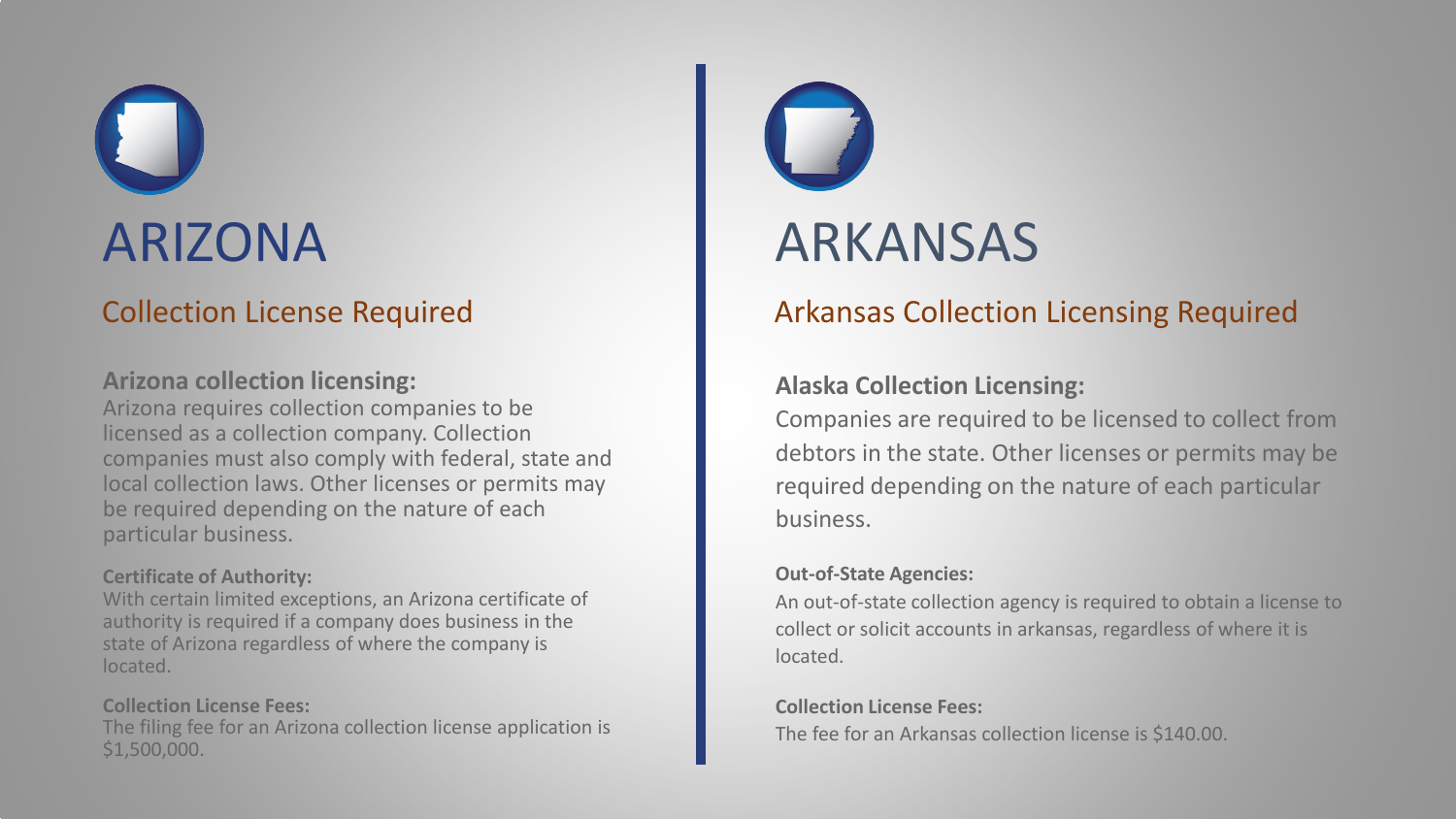## DELAWARE

## Delaware Collection Licensing Required

## **Delaware collection licensing:**

Delaware does not require collection companies to be licensed as a collection company. Collection companies must still comply with federal, state and local collection laws. Other licenses or permits may be required depending on the nature of each particular business.

## **Certificate of Authority:**

With certain limited exceptions, a Delaware certificate of authority is required if a company does business in the state of Delaware regardless of where the company is located.

## **Collection License Fees:**

The filing fee for a Delaware certificate of authority is \$150.00.



## FLORIDA

## Florida Collection Licensing Required

## **Florida Collection Licensing:**

Companies are required to be licensed. Other licenses or permits may be required depending on the nature of each particular business.

## **Certificate of Authority :**

With certain limitations, a Florida certificate of authority is required if a company does business in the state of Florida regardless of where the company is located.

## **Collection License Fees:**

The filing fee for a Florida certificate of authority is \$70.00.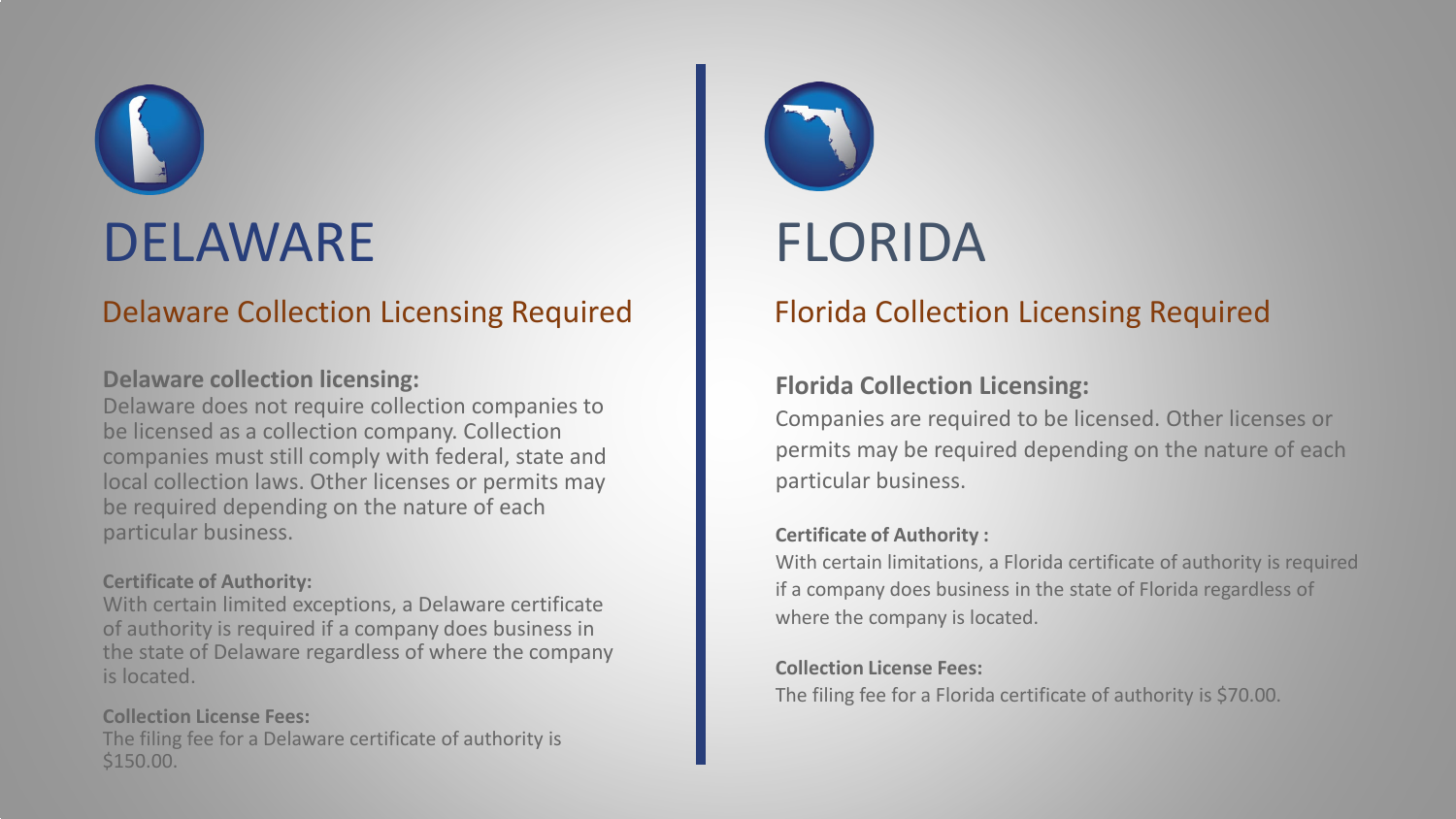

## HAWAII

## Hawaii Collection Licensing Required

## **Hawaii collection licensing:**

Companies are required to be licensed in Hawaii. Other licenses or permits may be required depending on the nature of each particular business.

## **Certificate of Authority:**

With certain limitations, a Hawaii certificate of authority is required if a company does business in the state regardless of where the company is located.

## **Collection License Fees:**

The filing fee for a Hawaii collection license application is \$135.00.



## Idaho Collection Licensing Required

## **Idaho Collection Licensing:**

Companies are required to be licensed in Idaho. Other licenses or permits may be required depending on the nature of each particular business.

## **Certificate of Authority :**

With certain limited exceptions, an Idaho certificate of authority is required if a company does business in the state regardless of where the company is located.

## **Collection License Fees:**

The filing fee for an Idaho collection license application is \$350.00.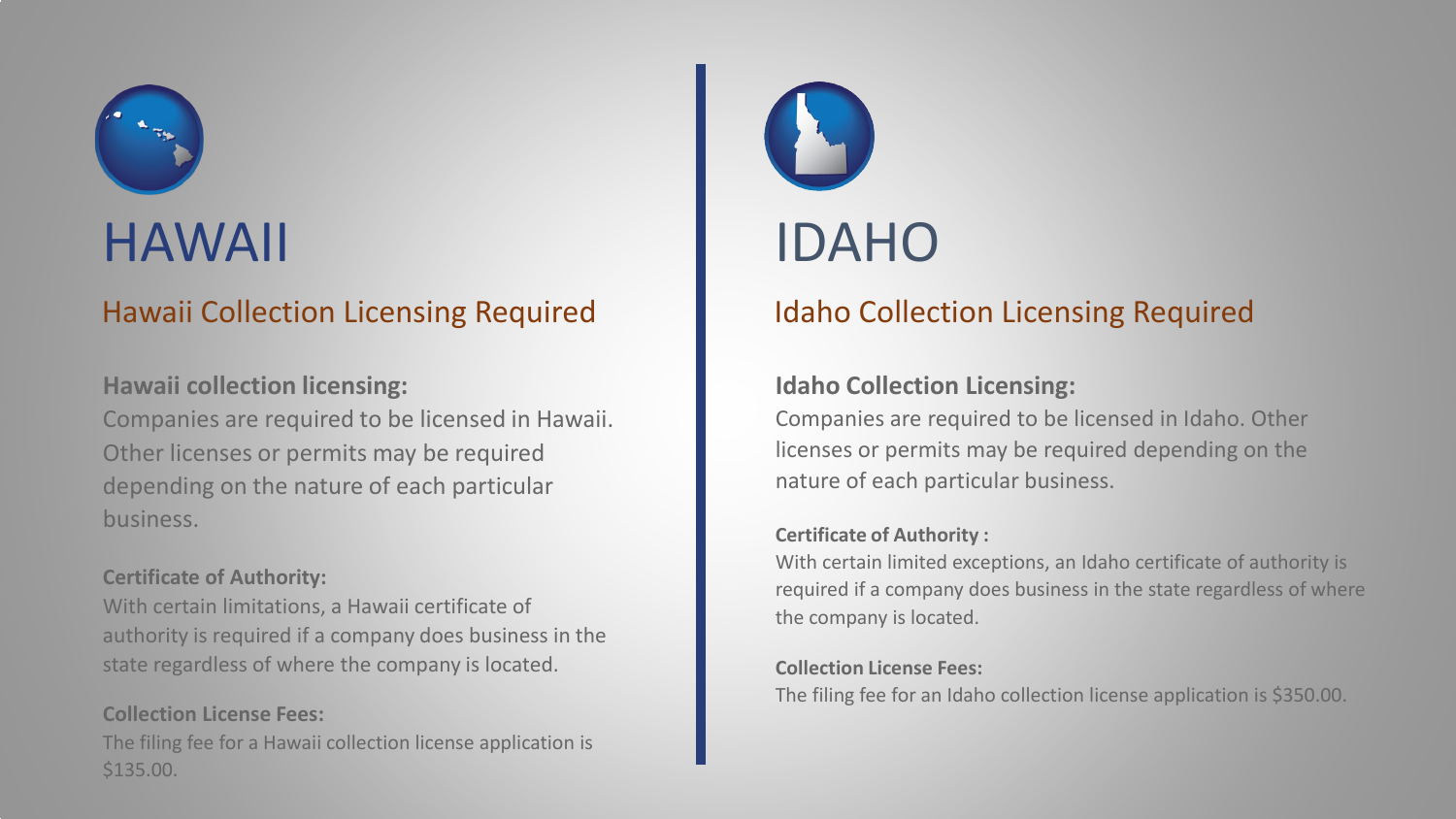## Illinois Collection Licensing Required

**Illinois collection licensing requirements:** Companies are required to be licensed in Illinois. Other licenses or permits may be required depending on the nature of each particular business.

## **Certificate of Authority:**

With certain limited exceptions, an Illinois certificate of authority is required if a company does business in the state regardless of where the company is located.

## **Collection License Fees:**

The filing fee for an Illinois certificate of authority is \$750.00.

**Professions, occupations, and business operations (225 ilcs 425/) collection agency act.**

(225 ILCS 425/1) (from Ch. 111, par. 2001) (section scheduled to be repealed on January 1, 2026) sec. 1. This act shall be known and may be cited as the "collection agency act." (Source: p.a. 78-1248.)

## (225 ILCS 425/1a) (from Ch. 111, par. 2001a)

(section scheduled to be repealed on January 1, 2026) sec. 1a. Declaration of public policy. The practice as a collection agency by any entity in the state of Illinois is hereby declared to affect the public health, safety and welfare and to be subject to regulation and control in the public interest. It is further declared to be a matter of public interest and concern that the collection agency profession merit and receive the confidence of the public and that only qualified entities be permitted to practice as a collection agency in the state of Illinois. This act shall be liberally construed to carry out these objects and purposes.

It is further declared to be the public policy of this state to protect consumers against debt collection abuse. (Source: p.a. 89-387, eff. 1-1-96.)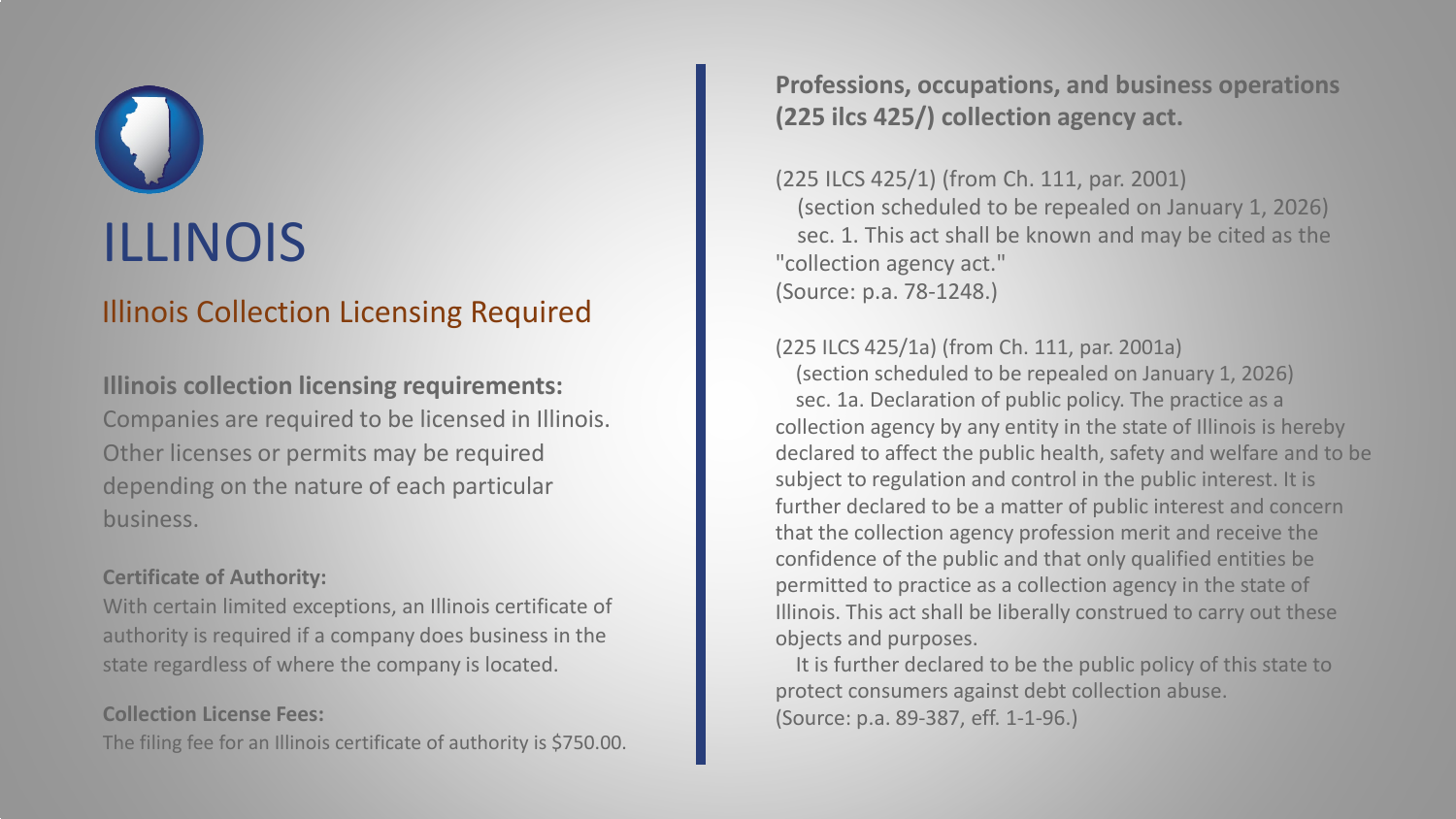## *continued …*

(225 ILCS 425/2) (from Ch. 111, par. 2002) (section scheduled to be repealed on January 1, 2026) sec. 2. Definitions. In this act:

"address of record" means the designated address recorded by the department in the applicant's or licensee's application file or license file as maintained by the department's licensure maintenance unit.

"Board" means the collection agency licensing and disciplinary board.

"Charge-off balance" means an account principal and other legally collectible costs, expenses, and interest accrued prior to the charge-off date, less any payments or settlement.

"Charge-off date" means the date on which a receivable is treated as a loss or expense.

"Collection agency" means any person who, in the ordinary course of business, regularly, on behalf of himself or herself or others, engages in the collection of a debt.

"Consumer debt" or "consumer credit" means money or property, or their equivalent, due or owing or alleged to be due or owing from a natural person by reason of a consumer credit transaction.

"Credit transaction" means a transaction between a natural person and another person in which property, service, or money is acquired on credit by that natural person from such other person primarily for personal, family, or household purposes.

"Creditor" means a person who extends consumer credit to a debtor.

"Current balance" means the charge-off balance plus any legally collectible costs, expenses, and interest, less any credits or payments.

"Debt" means money, property, or their equivalent which is due or owing or alleged to be due or owing from a person to another person.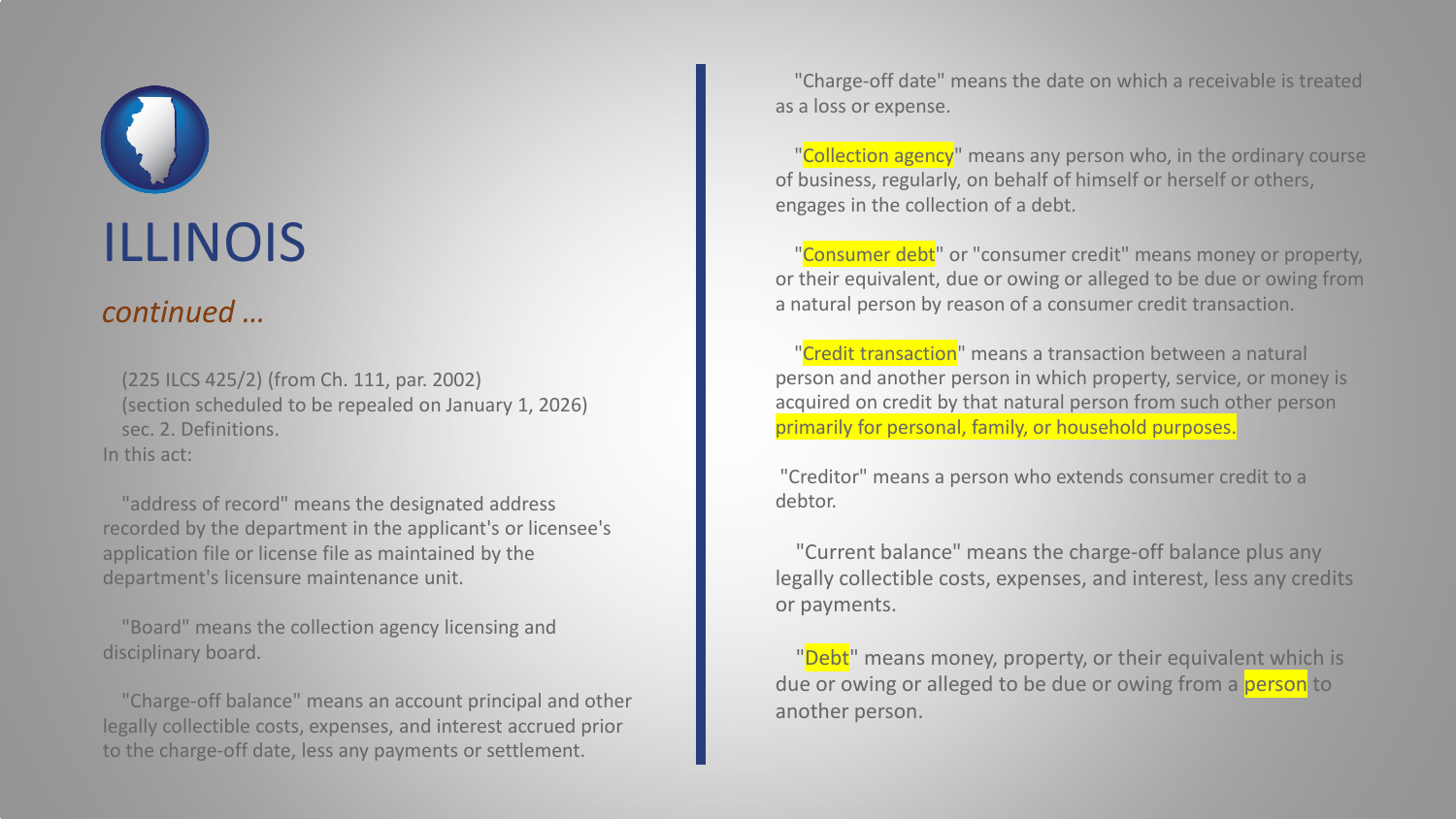## *continued …*

"Debt buyer" means a person or entity that is engaged in the business of purchasing delinquent or charged-off consumer loans or consumer credit accounts or other delinquent consumer debt for collection purposes, whether it collects the debt itself or hires a third-party for collection or an attorney-at-law for litigation in order to collect such debt.

"Debtor" means a person from whom a collection agency seeks to collect a consumer or commercial debt that is due and owing or alleged to be due and owing from such person.

"Department" means the department of financial and professional regulation.

"Email address of record" means the designated email address recorded by the department in the applicant's application file or the licensee's license file, as maintained by the department's licensure maintenance unit.

"Person" means a natural person, partnership, corporation, limited liability company, trust, estate, cooperative, association, or other similar entity.

"Licensed collection agency" means a person who is licensed under this act to engage in the practice of debt collection in Illinois.

"Multi-state licensing system" means a web-based platform that allows licensure applicants to submit their applications and renewals to the department online.

"Secretary" means the secretary of financial and professional regulation.

(Source: p.a. 99-227, eff. 8-3-15; 99-500, eff. 1-29-16; 100-132, eff. 8- 18-17.)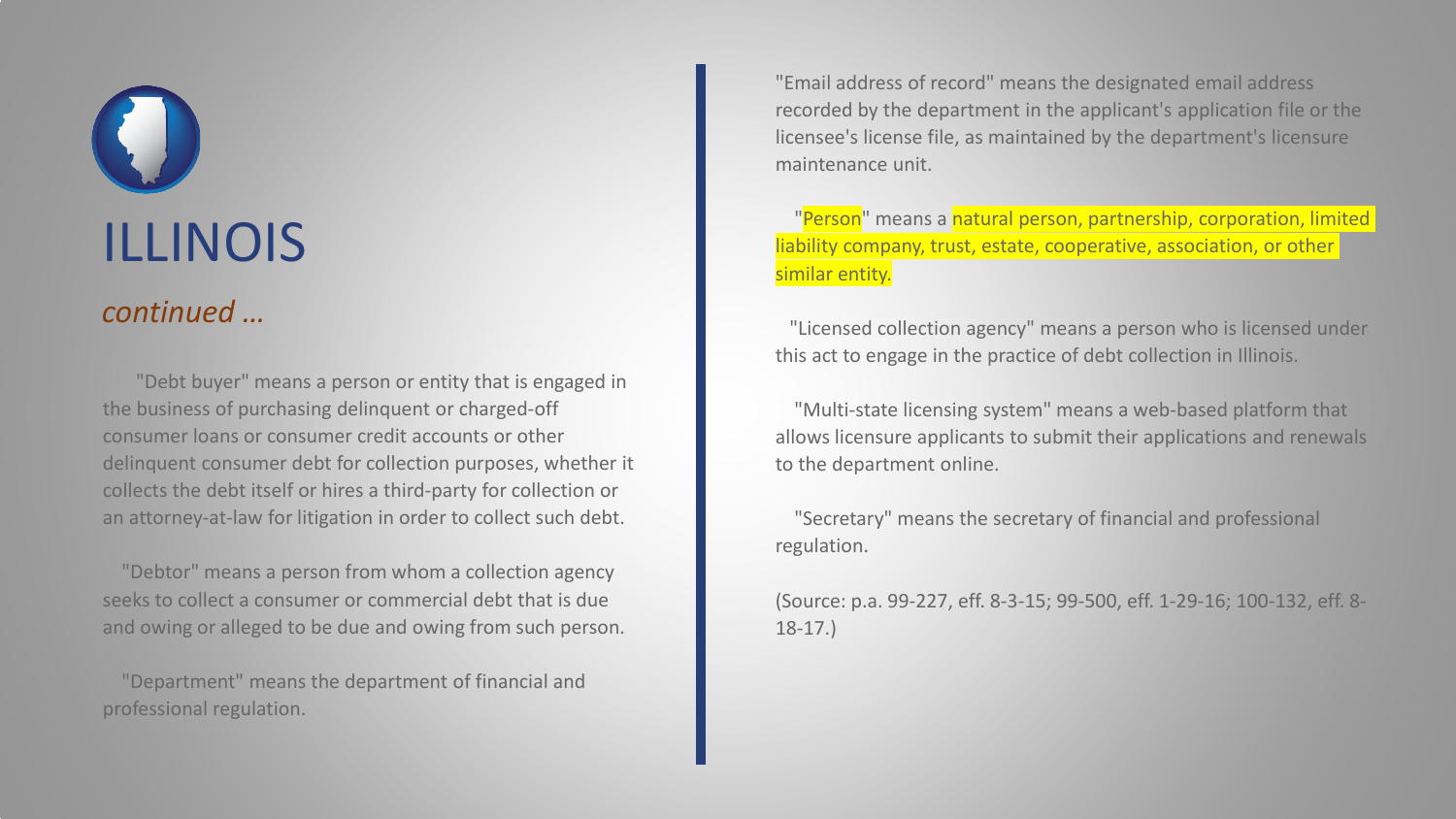## *continued …*

Sec. 2.03. Exemptions. This act does not apply to persons whose collection activities are confined to and are directly related to the operation of a business other than that of a collection agency, and specifically does not include the following:

1. Banks, including trust departments, affiliates, and subsidiaries thereof, fiduciaries, and financing and lending institutions (except those who own or operate collection agencies);

2. Abstract companies doing an escrow business

3. Real estate brokers when acting in the pursuit of their profession;

4. Public officers and judicial officers acting under order of a court

## 5. Licensed attorneys at law;

6. Insurance companies;

7. Credit unions, including affiliates and subsidiaries thereof (except those who own or operate collection agencies);

8. Loan and finance companies, including entities licensed pursuant to the residential mortgage license act of 1987;

9. Retail stores collecting their own accounts;

10. Unit owner's associations established under the condominium property act, and their duly authorized agents, when collecting assessments from unit owners; and

11. Any person or business under contract with a creditor to notify the creditor's debtors of a debt using only the creditor's name.

(source: p.a. 99-227, eff. 8-3-15.)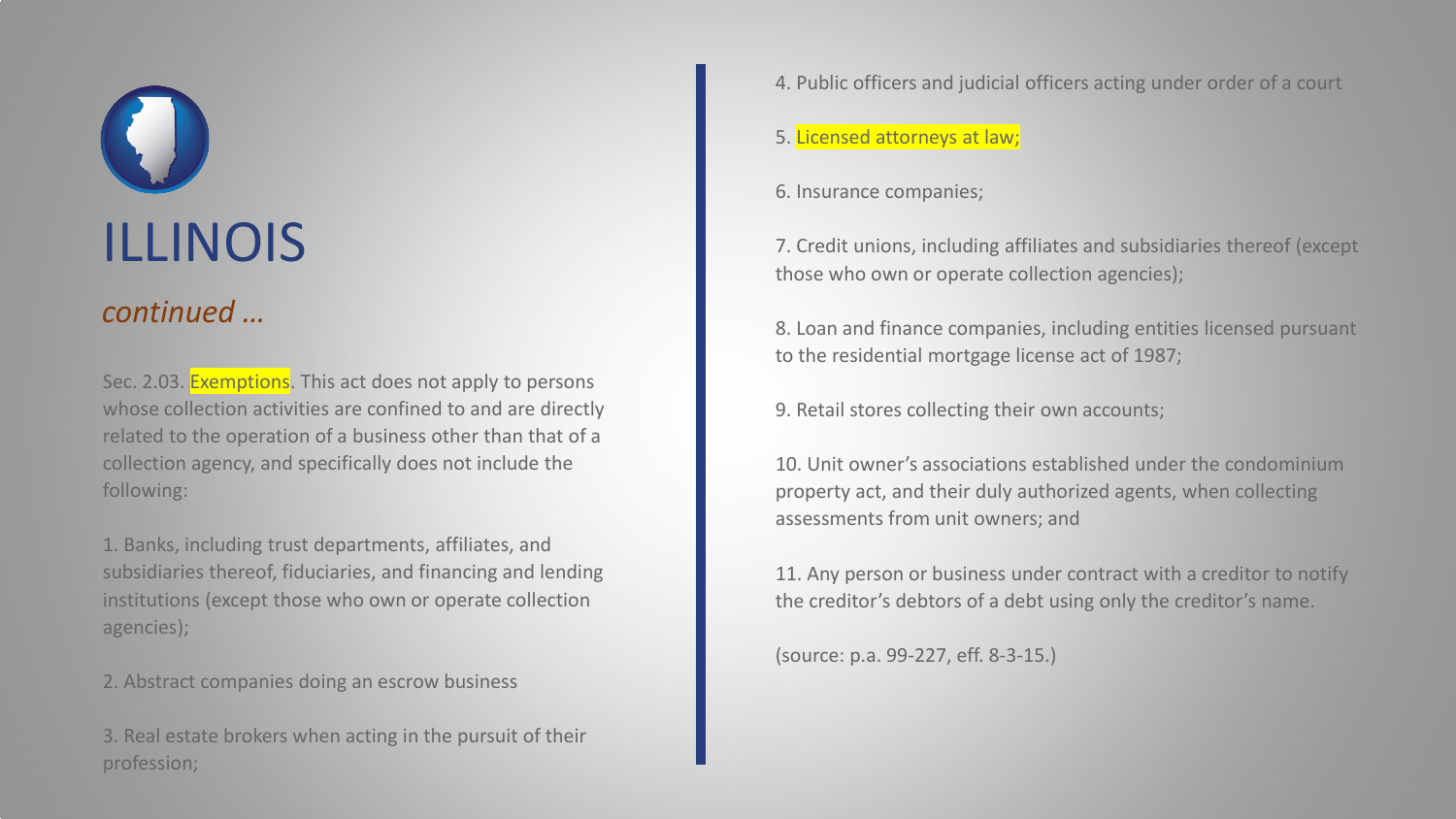## INDIANA

## Indiana Collection Licensing Required

**Indiana collection licensing requirements:** Companies are required to be licensed in Indiana. Other licenses or permits may be required depending on the nature of each particular business.

## **Certificate of Authority:**

With certain limited exceptions, an Indiana certificate of authority is required if a company does business in the state regardless of where the company is located.

**Collection License Fees:** The filing fee for an Indiana certificate of authority is \$100.00.



Debt collector notification

## *\* \* 2022 REGISTRATION DUE BY JANUARY 31ST\* \**

Iowa **does not** license debt collectors. However, debt collectors who collect over \$58,300 a year (all accounts, not just Iowa accounts) are required to file notification with the attorney general of Iowa and pay a **\$50 annual fee**.

(Note: the 2017 Iowa legislature increased the notification fee for ICCC debt collectors effective July 1, 2017. The new fee is \$50 (up from \$10).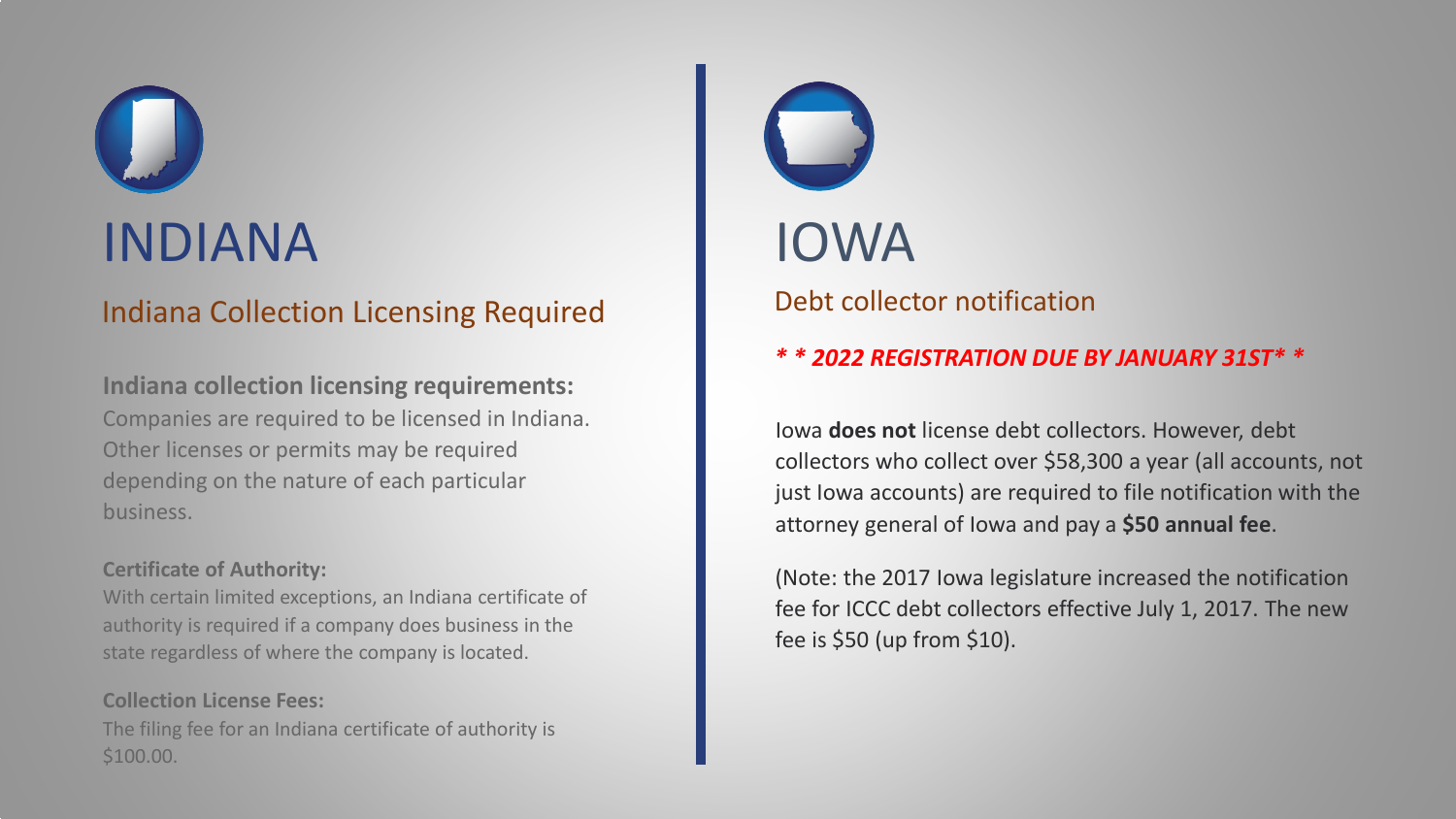# MINNESOTA

## Minnesota Collection Licensing Required

## **Minnesota collection licensing:**

Companies are required to be licensed in Minnesota. Other licenses or permits may be required depending on the nature of each particular business.

## **Certificate of Authority:**

With certain limitations, a Minnesota certificate of authority is required if a company does business in the state regardless of where the company is located.

## **Collection License Fees:**

The filing fee for a Minnesota collection license application is \$1,059.95.

## **332.31 definitions.**

Subdivision 1.**Terms.**

The terms in this section for the purposes of sections [332.31](https://www.revisor.mn.gov/statutes/cite/332.31) to [332.44](https://www.revisor.mn.gov/statutes/cite/332.44) shall have the meanings given them.

## Subd. 2.**Person.**

"Person" means and includes individuals, partnerships, associations or corporations.

## Subd. 3.**Collection agency.**

"Collection agency" or "licensee" means (1) a person engaged in the business of collection for others any account, bill, or other indebtedness, except as hereinafter provided; or (2) a debt buyer. It includes persons who furnish collection systems carrying a name which simulates the name of a collection agency and who supply forms or form letters to be used by the creditor, even though such forms direct the debtor to make payments directly to the creditor rather than to such fictitious agency.

## Subd. 6.**Collector.**

"Collector" is a person acting under the authority of a collection agency under subdivision 3 or a debt buyer under subdivision 8, and on its behalf in the business of collection for an account, bill, or other indebtedness except as otherwise provided in this chapter.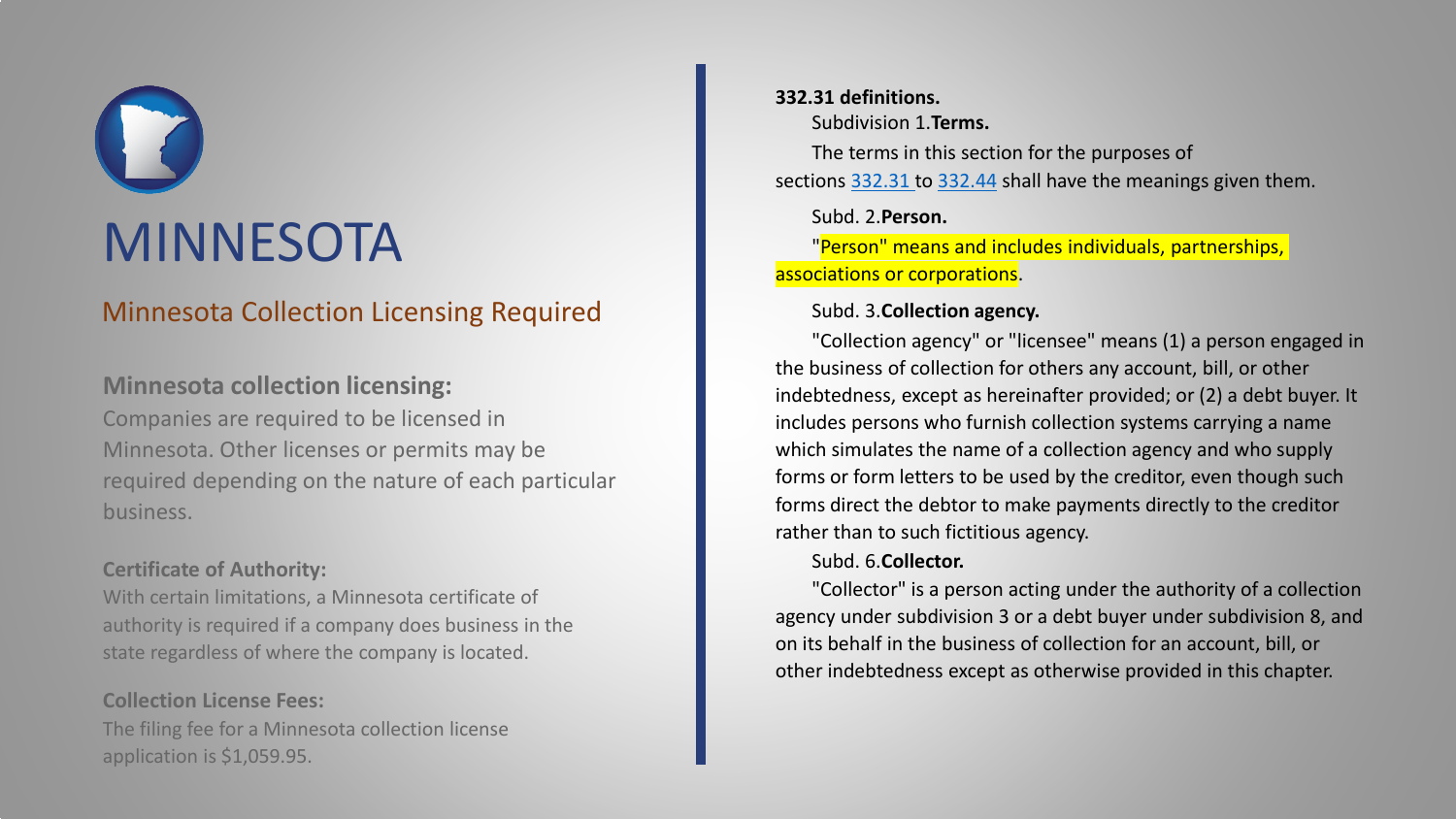## **MINNESOTA**

## *continued …*

## **332.32 exclusions.**

(A) the term "collection agency" does not include banks when collecting accounts owed to the banks and when the bank will sustain any loss arising from uncollectible accounts, abstract companies doing an escrow business, real estate brokers, public officers, persons acting under order of a court, lawyers, trust companies, insurance companies, credit unions, savings associations, loan or finance companies unless they are engaged in asserting, enforcing or prosecuting unsecured claims which have been purchased from any person, firm, or association when there is recourse to the seller for all or part of the claim if the claim is not collected.

## Subd. 5a.**Individual collector registration.**

A licensee, on behalf of an individual collector, must register with the state all individuals in the licensee's employ who are performing the duties of a collector as defined in

sections [332.31](https://www.revisor.mn.gov/statutes/cite/332.31) to [332.44](https://www.revisor.mn.gov/statutes/cite/332.44). The licensee must apply for an individual collection registration in a form prescribed by the commissioner. The licensee shall verify on the form that the applicant has confirmed that the applicant meets the requirements to perform the duties of a collector as defined in sections [332.31](https://www.revisor.mn.gov/statutes/cite/332.31) to [332.44](https://www.revisor.mn.gov/statutes/cite/332.44). Upon submission of the application to the department, the individual may begin to perform the duties of a collector and may continue to do so unless the licensee is informed by the commissioner that the individual is ineligible.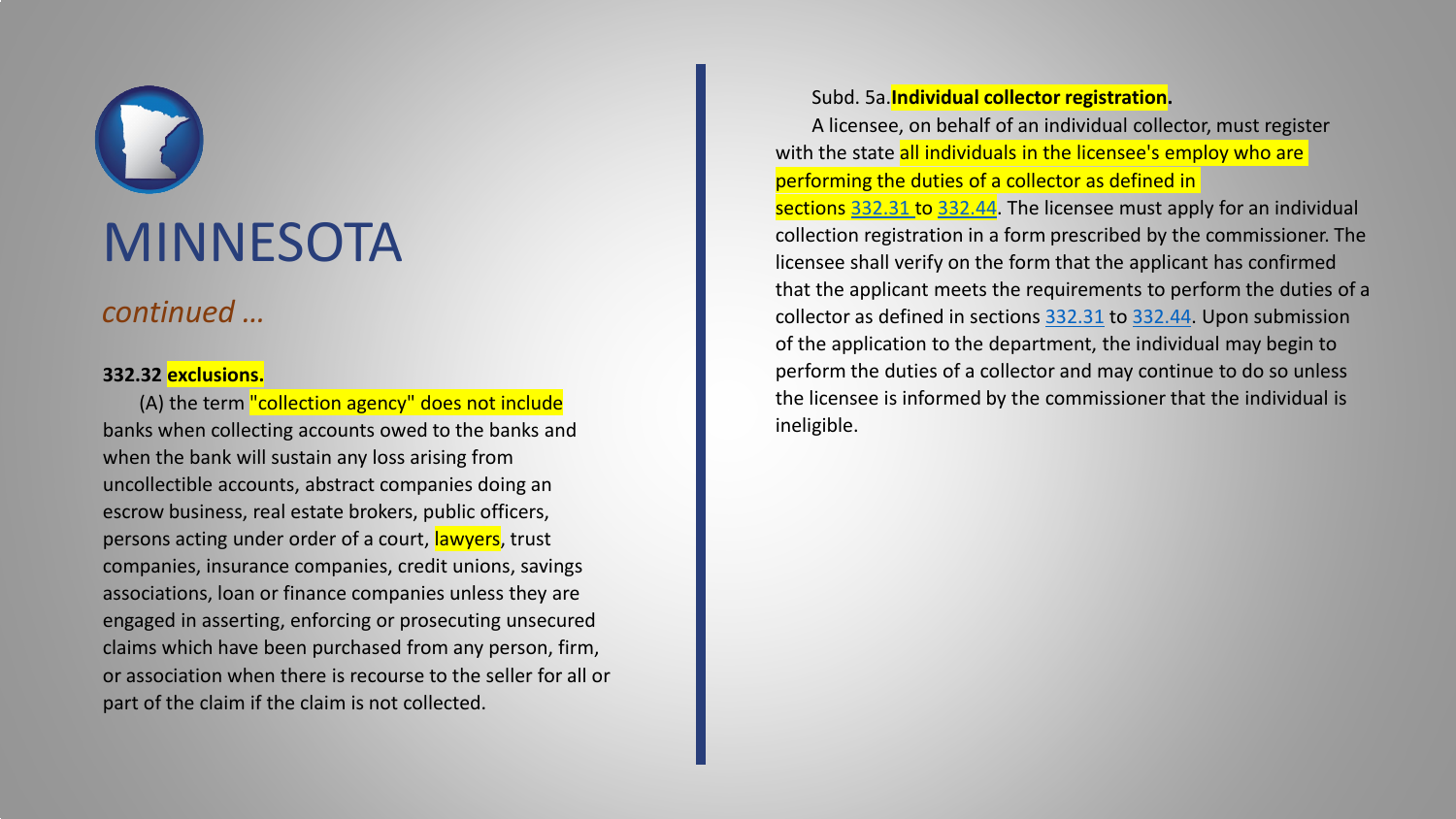## NEBRASKA

## Nebraska Collection Licensing Required

## **Nebraska collection licensing:**

Companies are required to be licensed in Nebraska. Other licenses or permits may be required depending on the nature of each particular business.

## **Certificate of Authority:**

With certain limited exceptions, a Nebraska certificate of authority is required if a company does business in the state regardless of where the company is located.

## **Collection License Fees:**

The filing fee for a Nebraska collection license application is \$400.00.



## Nevada Collection Licensing Required

## **Nevada Collection Licensing:**

Companies are required to be licensed in Nevada. Other licenses or permits may be required depending on the nature of each particular business.

## **Certificate of Authority :**

With certain limitations, a Nevada certificate of authority is required if a company does business in the state regardless of where the company is located.

## **Collection License Fees:**

The filing fee for a Nevada collection license application is \$805.00.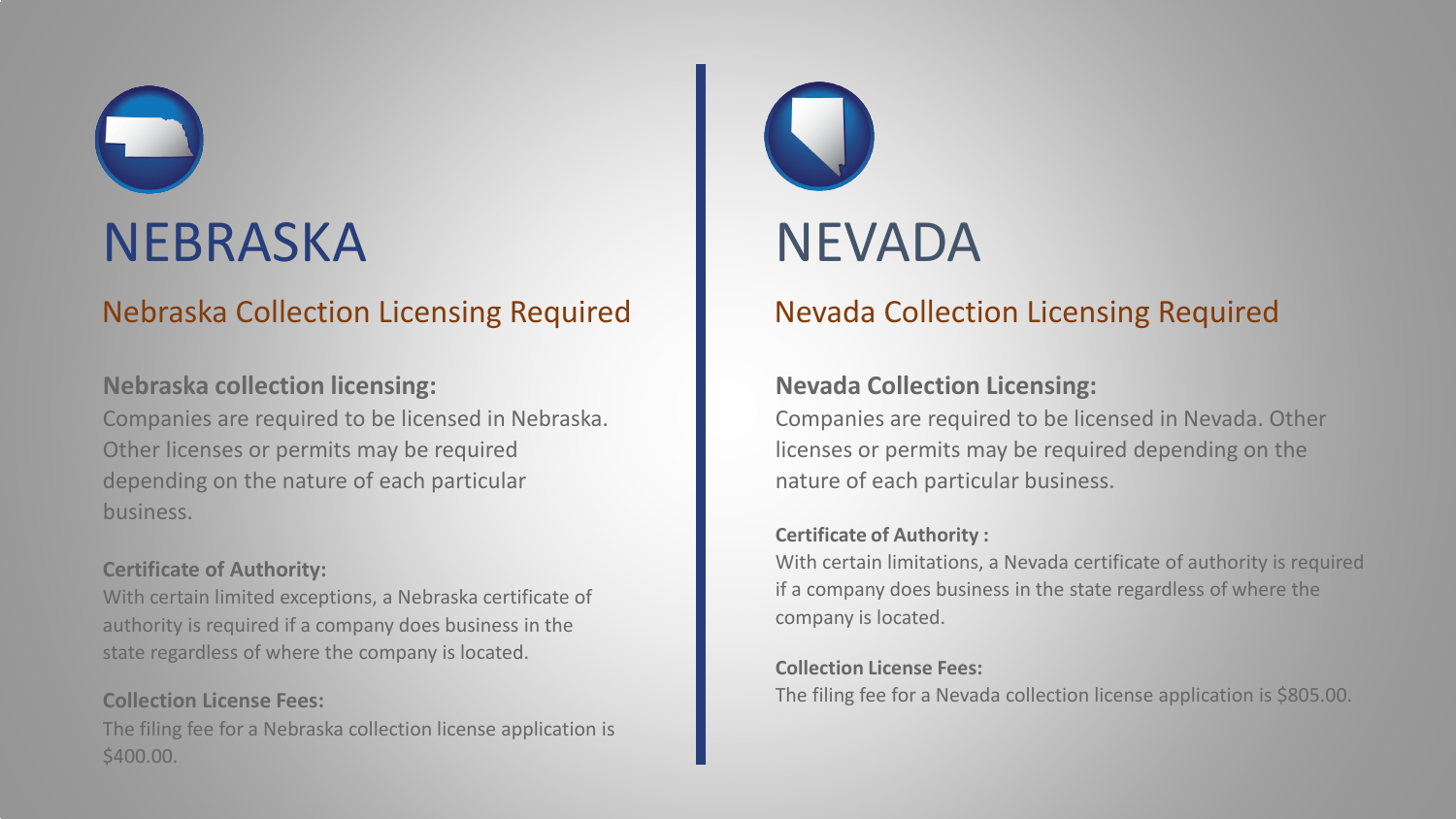# NEW JERSEY

Currently, the only requirement in new jersey that pertains to collection agencies is that those in the industry go through New Jersey's bonding and registration processes to operate legally.

Under New Jersey law, any business operating as a collection agency or is in the business of collecting or receiving payment for others of any account, bill, or other indebtedness must annually file a collection agency bond application. The application attests that a \$5,000 bond has been filed by the business with the state of New Jersey as required by statute. Additionally, all in-state and out-of-state businesses must file a bond application with New Jersey

A finance statement from the surety company and an executed power of attorney form establishing the attorney-in-fact as the surety's authorized legal representative must be attached to the application. The application fee is \$25 and two witnesses other than the principal are required for each signature on the application. The registration of the bond is mailed to the business after it is reviewed by the state attorney general's office.



## NORTH CAROLINA

## North Carolina Collection Licensing Required

## **North Carolina Collection Licensing:**

Companies are required to be licensed in North Carolina. Other licenses or permits may be required depending on the nature of each particular business.

## **Certificate of Authority :**

With certain limitations, a North Carolina certificate of authority is required if a company does business in the state regardless of where the company is located.

## **Collection License Fees:**

The filing fee for a North Carolina collection license application is \$1,000.00.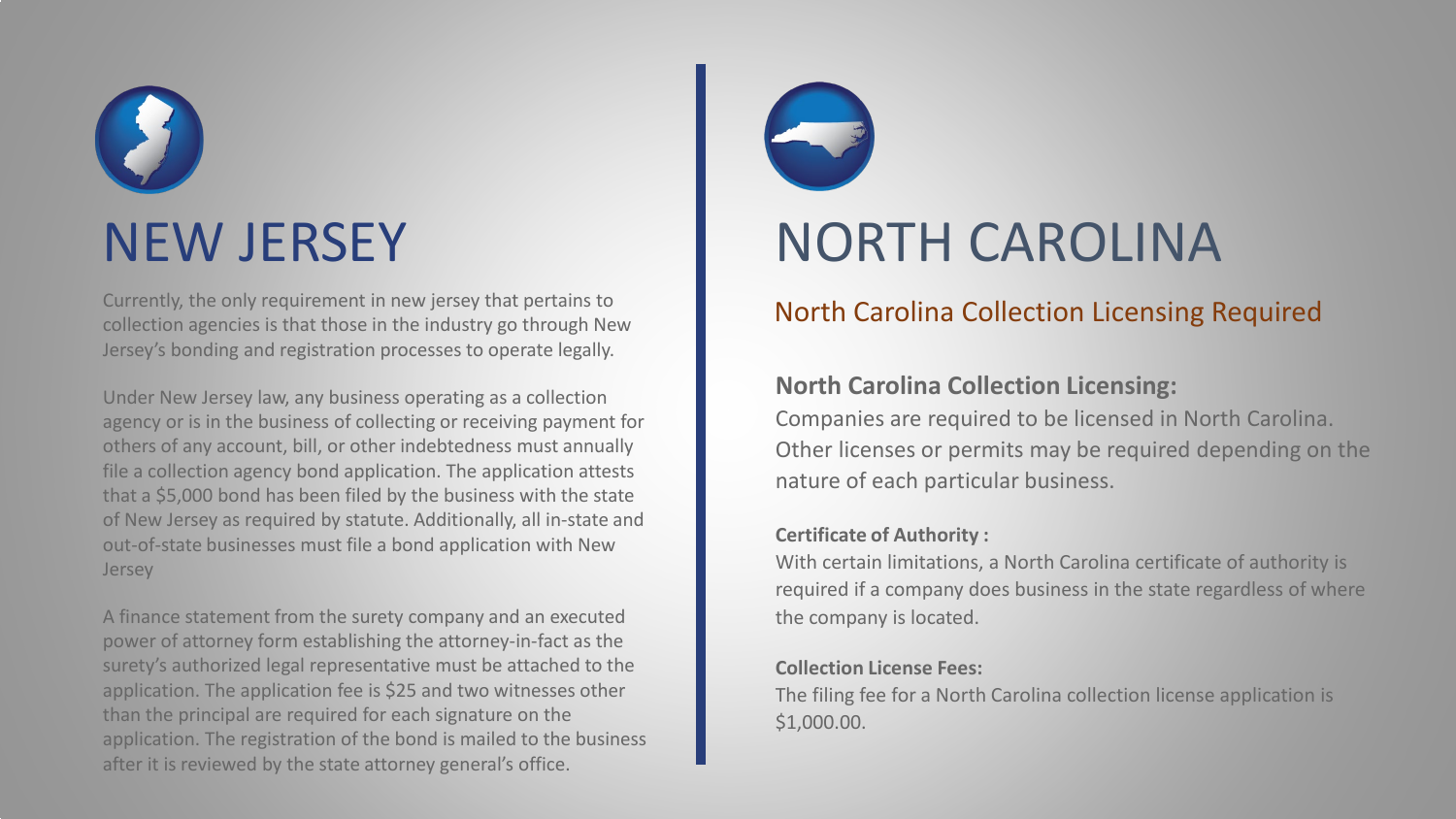# NORTH CAROLINA

## *continued …*

§ 58-70-15. Definition of collection agency and collection agency business. Nc general statutes - chapter 58 article 70 5

(a) "collection agency" means a person directly or indirectly engaged in soliciting, from more than one person delinquent claims of any kind owed or due or asserted to be owed or due the solicited person and all persons directly or indirectly engaged in the asserting, enforcing or prosecuting of those claims.

(b) "collection agency" includes any of the following:

(1) any person that procures a listing of delinquent debtors from any creditor and that sells the listing or otherwise receives any fee or benefit from collections made on the listing.

(2) any person that attempts to or does transfer or sell to any person not holding the permit prescribed by this article any system or series of letters or forms for use in the collection of delinquent accounts or claims which by direct assertion or by implication indicate that the claim or account is being asserted or collected by any person, firm, corporation, or association other than the creditor or owner of the claim or demand.

(3) an in-house collection agency, whereby a person, firm, corporation, or association sets up a collection service for his or its own business and the agency has a name other than that of the business.

(4) a "debt buyer." As used in this subdivision, the term "debt buyer" means a person or entity that is engaged in the business of purchasing delinquent or charged-off consumer loans or consumer credit accounts, or other delinquent consumer debt for collection purposes, whether it collects the debt itself or hires a third party for collection or an attorney-at-law for litigation in order to collect such debt.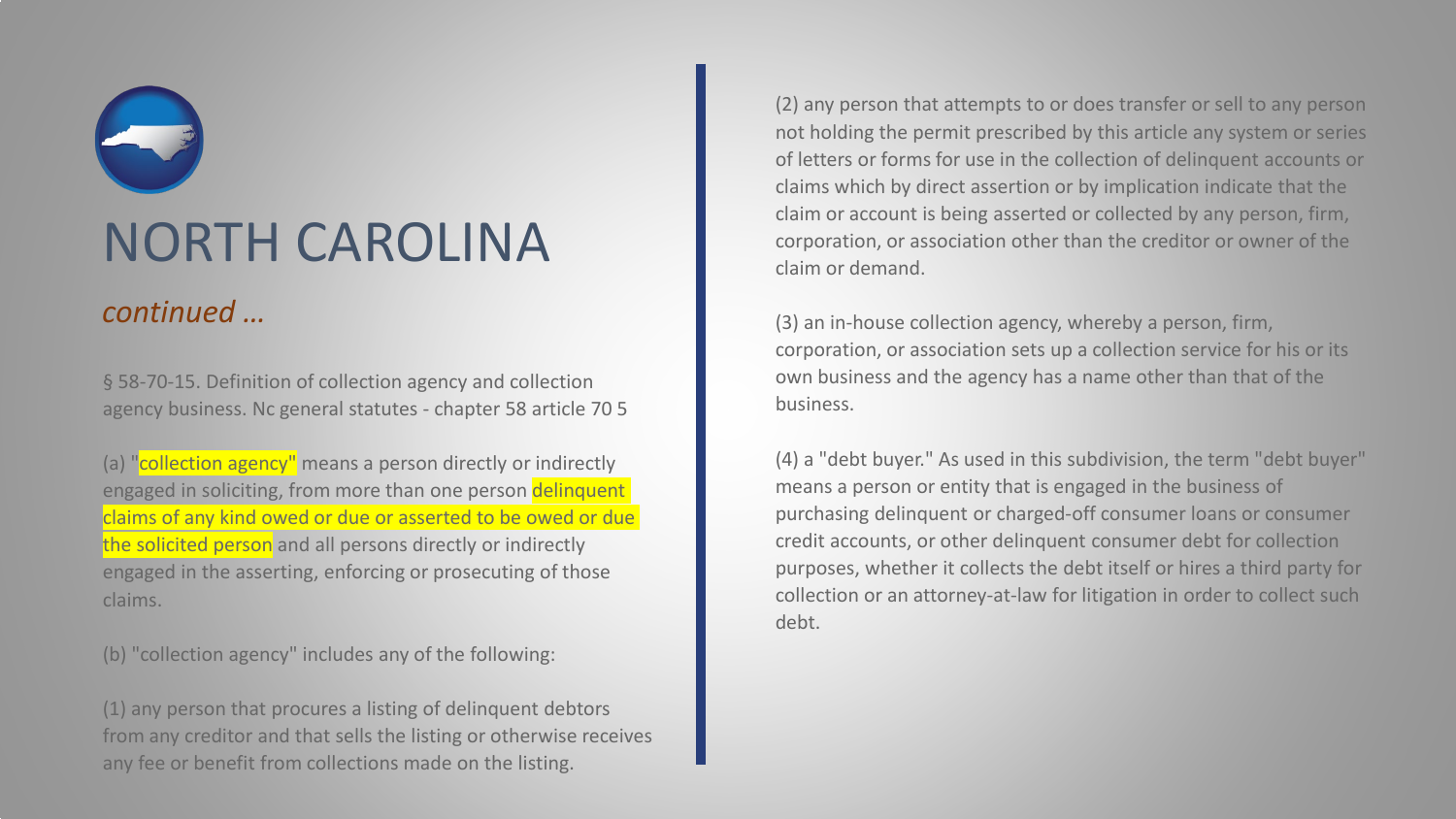# NORTH CAROLINA

## *continued …*

(C) "collection agency" does not include any of the following:

(1) regular employees of a single creditor.

(2) banks, trust companies, or bank owned, controlled or related firms.

(2a) corporations or associations engaged in accounting, bookkeeping, or data processing services where a primary component of such services is the rendering of statements of accounts and bookkeeping services for creditors.

(3) mortgage banking companies.

(4) savings and loan associations.

(5) building and loan associations.

(6) duly licensed real estate brokers and agents when the claims or accounts being handled by the broker or agent are related to or are in connection with the broker's or agent's regular real estate business.

(7) express, telephone and telegraph companies subject to public regulation and supervision.

(8) attorneys-at-law handling claims and collections in their own name and not operating a collection agency under the management of a layman.

(9) any person, firm, corporation or association handling claims, accounts or collections under an order or orders of any court.

(10) a person, firm, corporation or association which, for valuable consideration purchases accounts, claims, or demands of another, which such accounts, claims, or demands of another are not delinquent at the time of such purchase, and then, in its own name, proceeds to assert or collect the accounts, claims or demands.

**Effective October 1, 2016 n.c.g.** §58-70-5 allows a single employee of a licensed collection agency to telework from remote location without needing to secure an additional permit under certain conditions.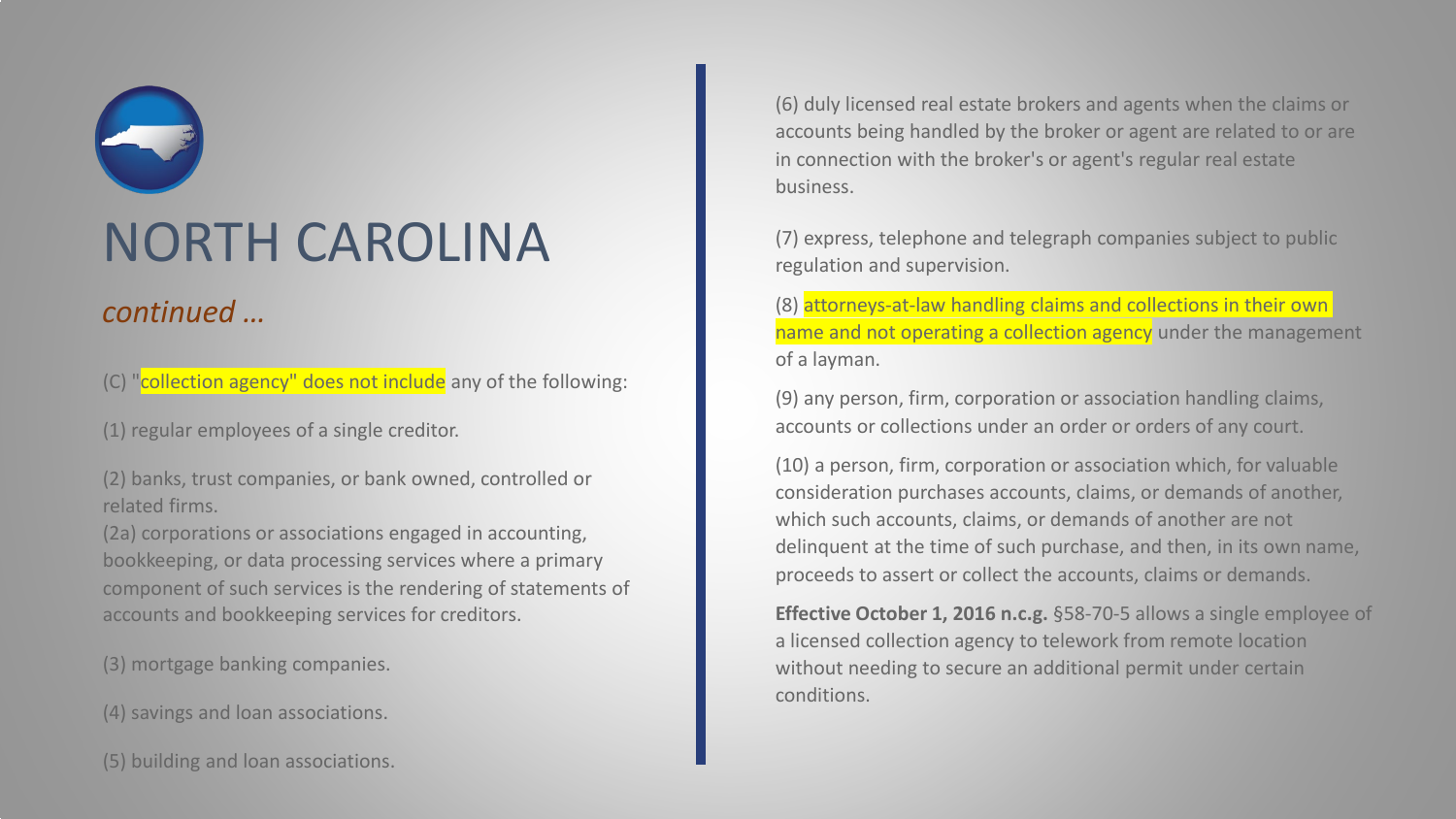## NORTH CAROLINA

## *continued …*

**Section 3.1-attorney information**

**Ngcs**§ 58-70-125 prohibits the sharing of office space and/or common waiting room of a collection agency with a practicing attorney or any type of lending institution.

Update information on all attorneys who have been or will hired to collection debts/receivables owned by the applicant; (b) update information for any owners, governing members, and/or officers of the applicant who are attorneys**.**

## NORTH DAKOTA

Who is required to have this license? A person or entity who, in the ordinary course of business, engages in debt collection. "Debt collection" means the act of collecting or attempting to collect, directly or indirectly, debts owed or due or asserted to be owed or due another. As used in this chapter, this term also includes solicitation of debt for the purpose of collection and accepting assignment of debts for the purpose of collection. Both consumer and commercial debt collection is covered under licensure. North Dakota century code chapter 13-05. Activities authorized under this license, this license authorizes the following activities … of thirdparty debt collection of active debt buying of judgment recovery of other debt.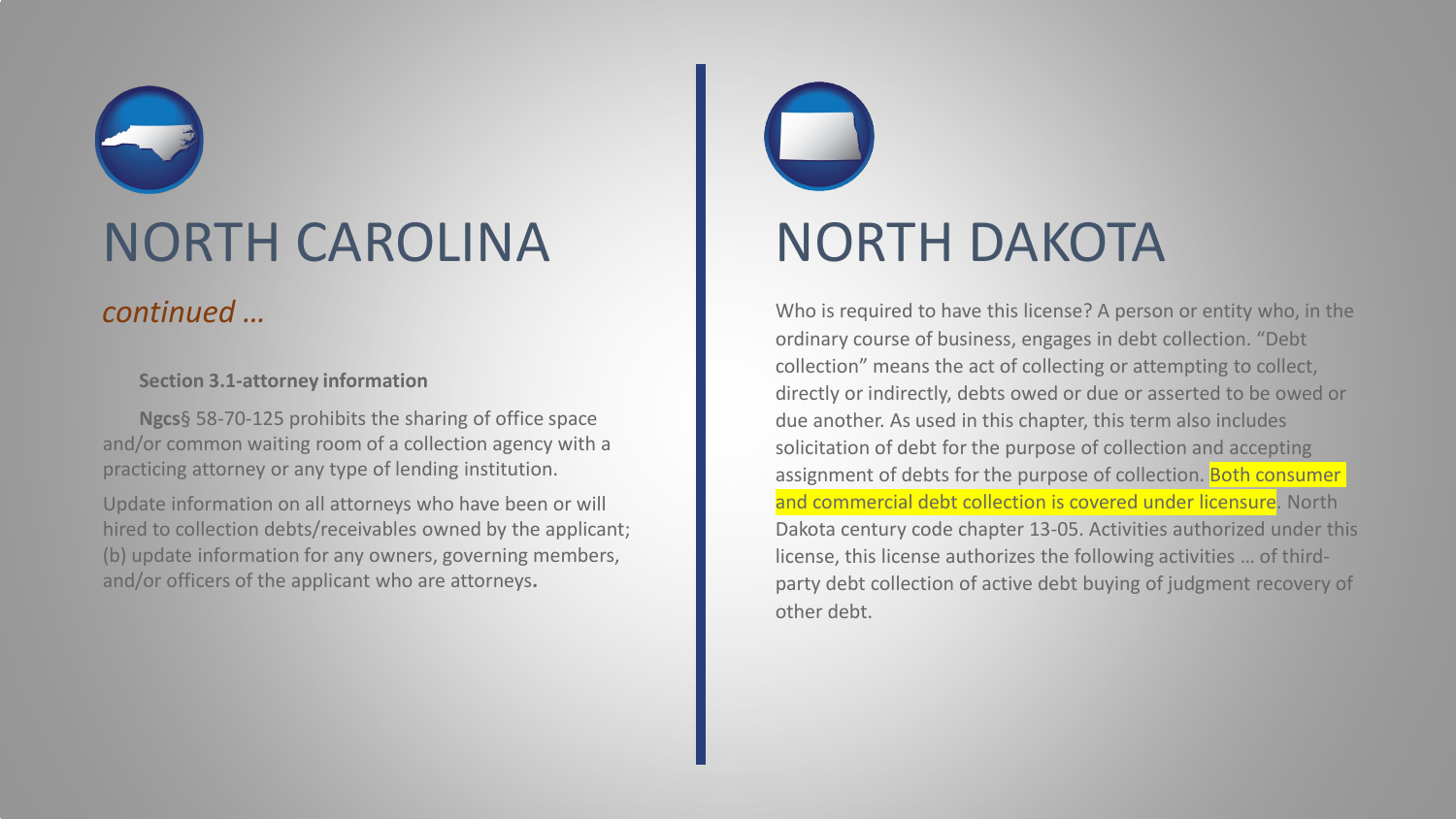## **OREGON**

## Oregon Collection Licensing Required

## **Oregon Collection Licensing:**

Companies are required to be licensed in Oregon. Other licenses or permits may be required depending on the nature of each particular business.

## **Certificate of Authority :**

With certain limitations, an Oregon certificate of authority is required if a company does business in the state regardless of where the company is located.

## **Collection License Fees:**

The filing fee for an Oregon collection license application is \$350.00.



## Tennessee Collection Licensing Required

## **Tennessee Collection Licensing:**

Tennessee collection licensing: companies are required to be licensed in Tennessee. Other licenses or permits may be required depending on the nature of each particular business.

## **Certificate of Authority :**

With certain limited exceptions, a Tennessee certificate of authority is required if a company does business in the state regardless of where the company is located.

## **Collection License Fees:**

The filing fee for a Tennessee collection license application is \$850.00.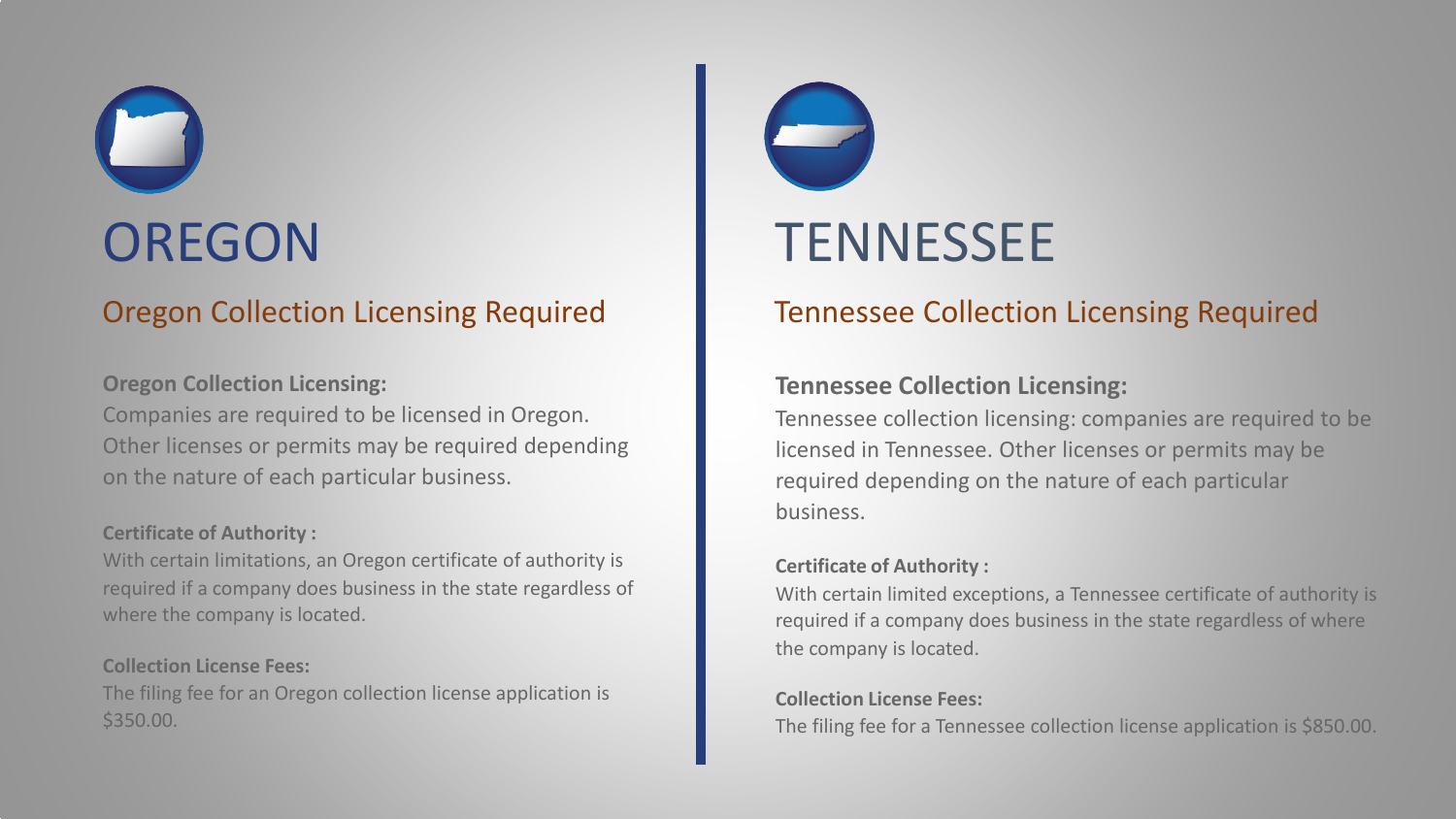## UTAH

## Utah Collection Licensing Required

## **Utah Collection Licensing:**

Companies are required to be licensed in Utah. Other licenses or permits may be required depending on the nature of each particular business.

## **Certificate of Authority :**

With certain limited exceptions, an Utah certificate of authority is required if a company does business in the state regardless of where the company is located.

## **Collection License Fees:**

The filing fee for an Utah certificate of authority is \$70.00.



## WASHINGTON

## Washington Collection Licensing Required

## **Washington Collection Licensing:**

Washington collection licensing: companies are required to be licensed in Washington. Other licenses or permits may be required depending on the nature of each particular business.

## **Certificate of Authority :**

With certain limited exceptions, a Washington certificate of authority is required if a company does business in the state regardless of where the company is located.

## **Collection License Fees:**

The filing fee for a Washington collection license application is \$325.00.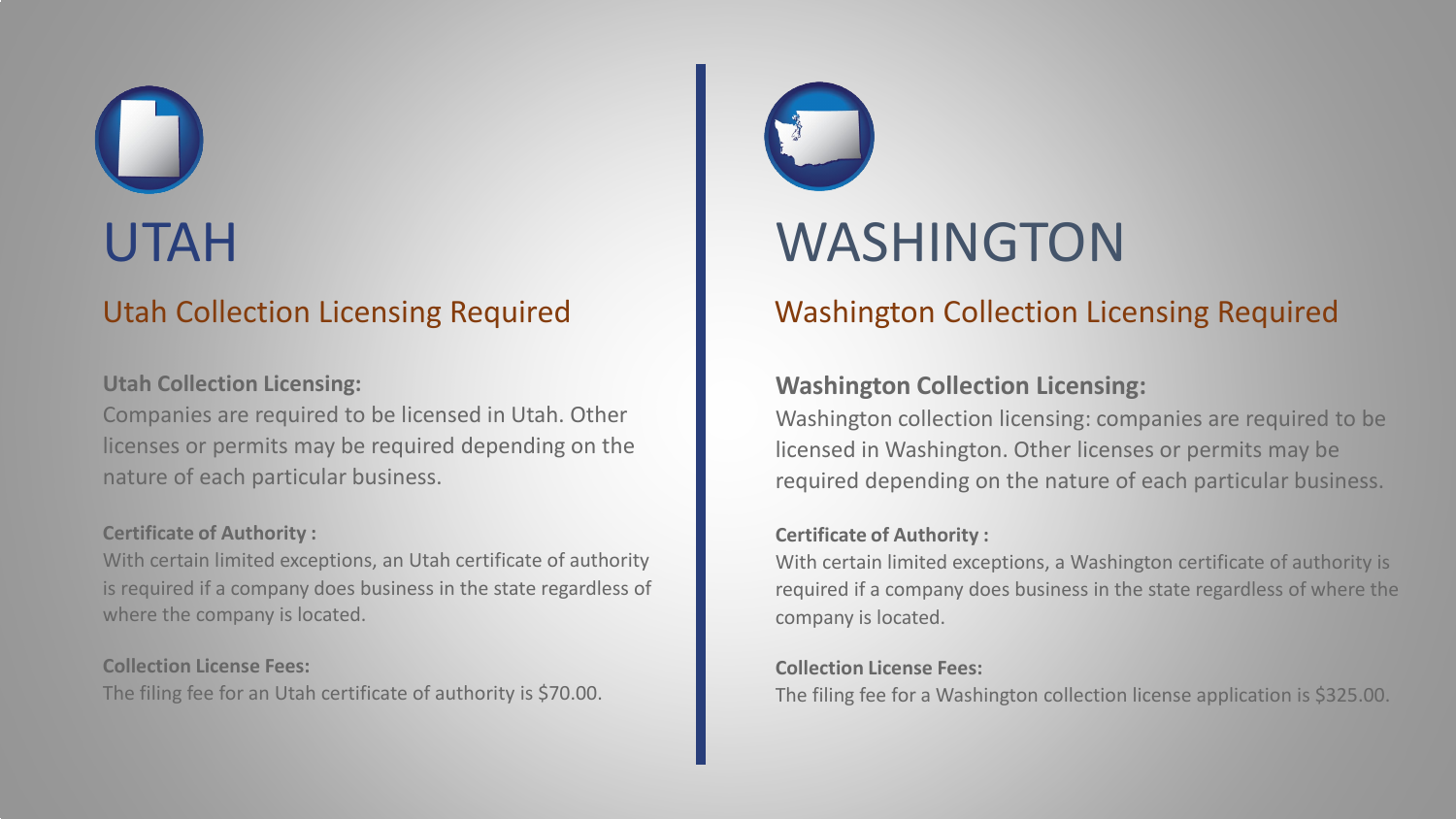

*continued …*

## **Rcw [19.16.100](http://app.leg.wa.gov/RCW/default.aspx?cite=19.16.100)**

## **Definitions.**

(4) "collection agency" means and includes:

(A) any person directly or indirectly engaged in soliciting claims for collection, or collecting or attempting to collect claims owed or due or asserted to be owed or due another person;

(5) "collection agency" does not mean and does not include:

(c) any person whose collection activities are carried on in his, her, or its true name and are confined and are directly related to the operation of a business other than that of a collection agency, such as but not limited to: trust companies; savings and loan associations; building and loan associations; abstract companies doing an escrow business; real estate brokers; property management companies collecting assessments, charges, or fines on behalf of condominium unit owners associations, associations of apartment owners, or homeowners' associations; public officers acting in their official capacities; persons acting under court order; lawyers; insurance companies; credit unions; loan or finance companies; mortgage banks; and banks;

## **RCW [19.16.110](http://app.leg.wa.gov/RCW/default.aspx?cite=19.16.110)**

## **License required.**

No person shall act, assume to act, or advertise as a collection agency or out-of-state collection agency as defined in this chapter, except as authorized by this chapter, without first having applied for and obtained a license from the director.

Nothing contained in this section shall be construed to require a regular employee of a collection agency or out-of-state collection agency duly licensed under this chapter to procure a collection agency license.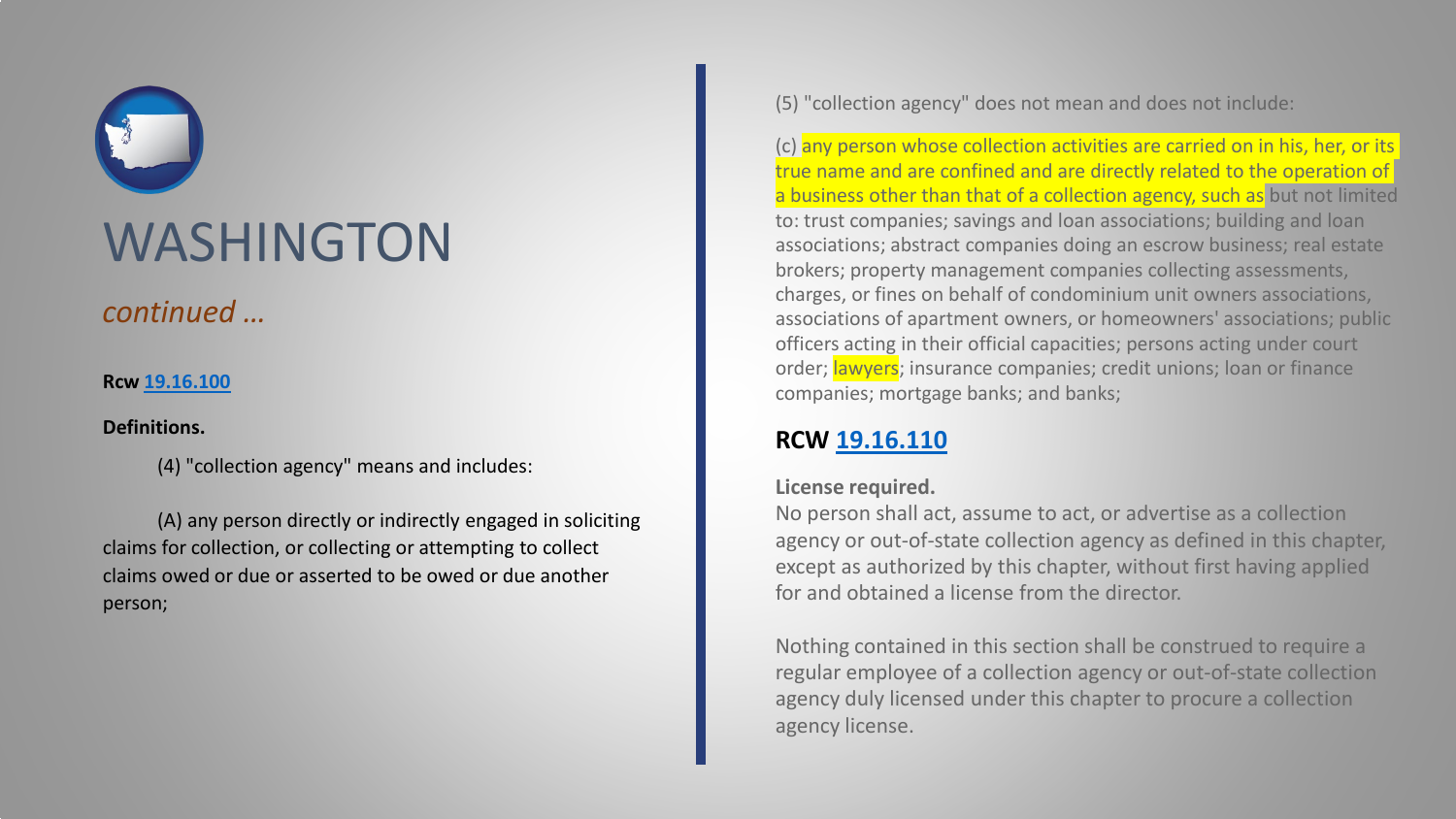# WEST VIRGINIA

Who is covered by the act? "Collection agency" means and includes all persons, firms, corporations and associations:

(1) directly or indirectly engaged in the business of soliciting from or collecting for others any account, bill or indebtedness due or asserted to be owed or due another and all persons, firms, corporations and associations directly or indirectly engaged in asserting, enforcing or prosecuting those claims;

(2) which, in attempting to collect or in collecting his or its own accounts or claims uses a fictitious name or names other than his or its own name;

(3) which attempts to or does give away or sell to others any system or series of letters or forms for use in the collection of accounts or claims which assert or indicate directly or indirectly that the claims or accounts are being asserted or collected by any person, firm, corporation or association other than the creditor or owner of the claim or account. Who is exempt from the act?

The term "collection agency" shall not mean or include:

(1) regular employees of a single creditor or of a collection agency licenses hereunder;

(2) banks;

(3) trust companies;

(4) savings and loan associations;

(5) building and loan associations;

(6) industrial loan companies;

(7) small loan companies;

(8) abstract companies doing an escrow business;

(9) duly licensed real estate brokers or agents when the claims or accounts being handled by such broker or agent are related to or in connection with such brokers' or agents' regular real estate business;

(10) express and telegraph companies subject to public regulation and supervision;

(11) attorneys at law handling claims and collections in their own names and not operating a collection agency under the management of a layman;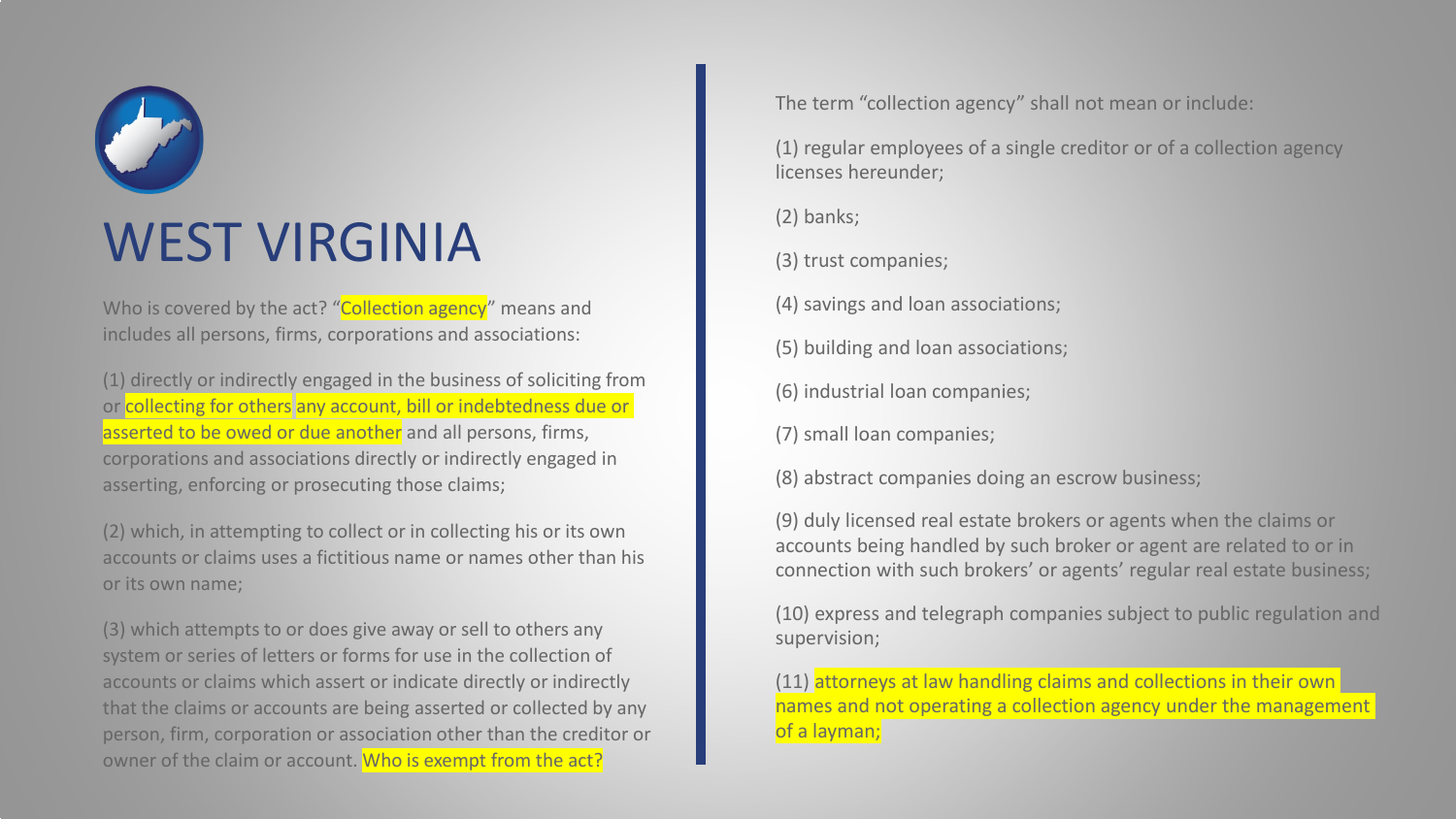# **WISCONSIN**

DEFINITIONS. The following terms, as used in this section, shall have the meaning stated, unless the context requires a different meaning:

**(A)** "collection agency" means any person engaging in the business of collecting or receiving for payment for others of any account, bill, or other indebtedness. "Collection agency" does not include attorneys at law authorized to practice in this state and resident herein, banks, express companies, health care billing companies, state savings banks, state savings and loan associations, insurers and their agents, trust companies, district attorneys acting under s. [971.41](https://docs.legis.wisconsin.gov/document/statutes/971.41), persons contracting with district attorneys under s. [971.41 \(5\),](https://docs.legis.wisconsin.gov/document/statutes/971.41(5)) real estate brokers, and real estate salespersons.

## METHODS OF COLLECTING COMMERCIAL ACCOUNTS

## **Letter**

- What is included in your commercial demand letter?
	- Name and address of the debtor
	- Name of the creditor
	- Balance due
	- Name of agency/law firm
		- Name and contact information of the individual for who debtor should contact for payment or questions
		- Hard date to contact you for payment
		- Ramifications for not contacting you
		- How effective of a collection method is the initial demand letter
			- Is the initial demand letter a more effective collection tool for law firms as opposed to collection agencies

Do your collectors wait a certain amount of time after the initial demand to initiate telephone contact or start calling right away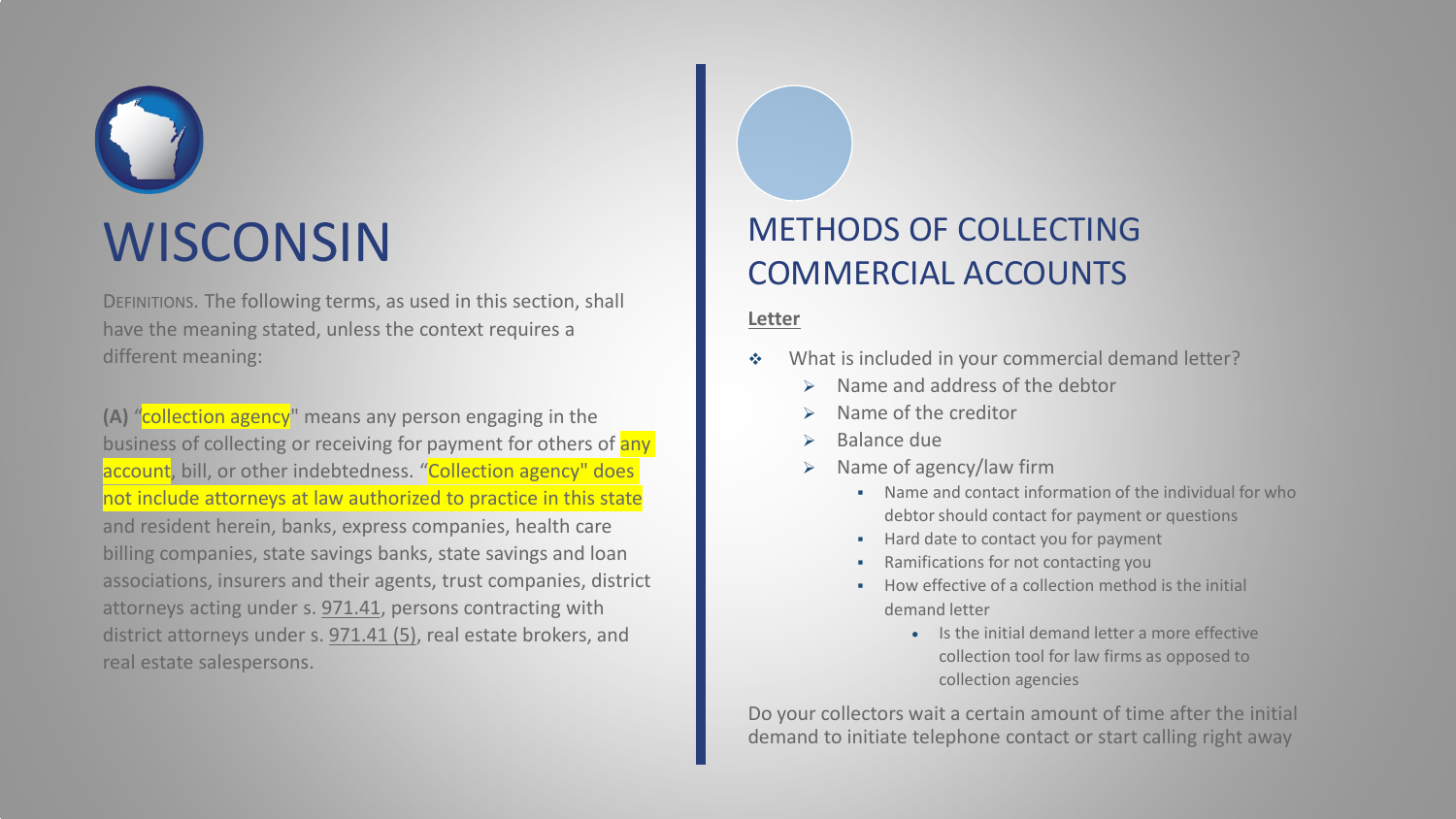## METHODS OF COLLECTING COMMERCIAL ACCOUNTS *continued …*

## **Email**

- \* Arguably the most effective method of collection in the modern age
	- $\triangleright$  How aggressive do you allow your collection team with who they email
		- With all the skip tracing tools many times you can obtain multiple potential email addresses for a single debtor
			- ♦ If allow for aggressive email blasts need to train collection staff on how to handle potential non-liable party contact
	- $\triangleright$  Do you only send email demand letter and no letter if confident that email address is valid

Include same information as mailed demand letter

### **Texting**

- ◆ Telephone consumer protection act (TCPA) concerns
	- $\triangleright$  No issues if don't an "automatic telephone dialing system" which has the capacity to store or produce telephone numbers to be called, using a random or sequential number generator
- **Many individuals main source of contact is via cell phone**

### **Social media** (Facebook, Instagram, twitter, etc.)

- ◆ Use to contact debtors
	- $\triangleright$  Can use for skip tracing purposes